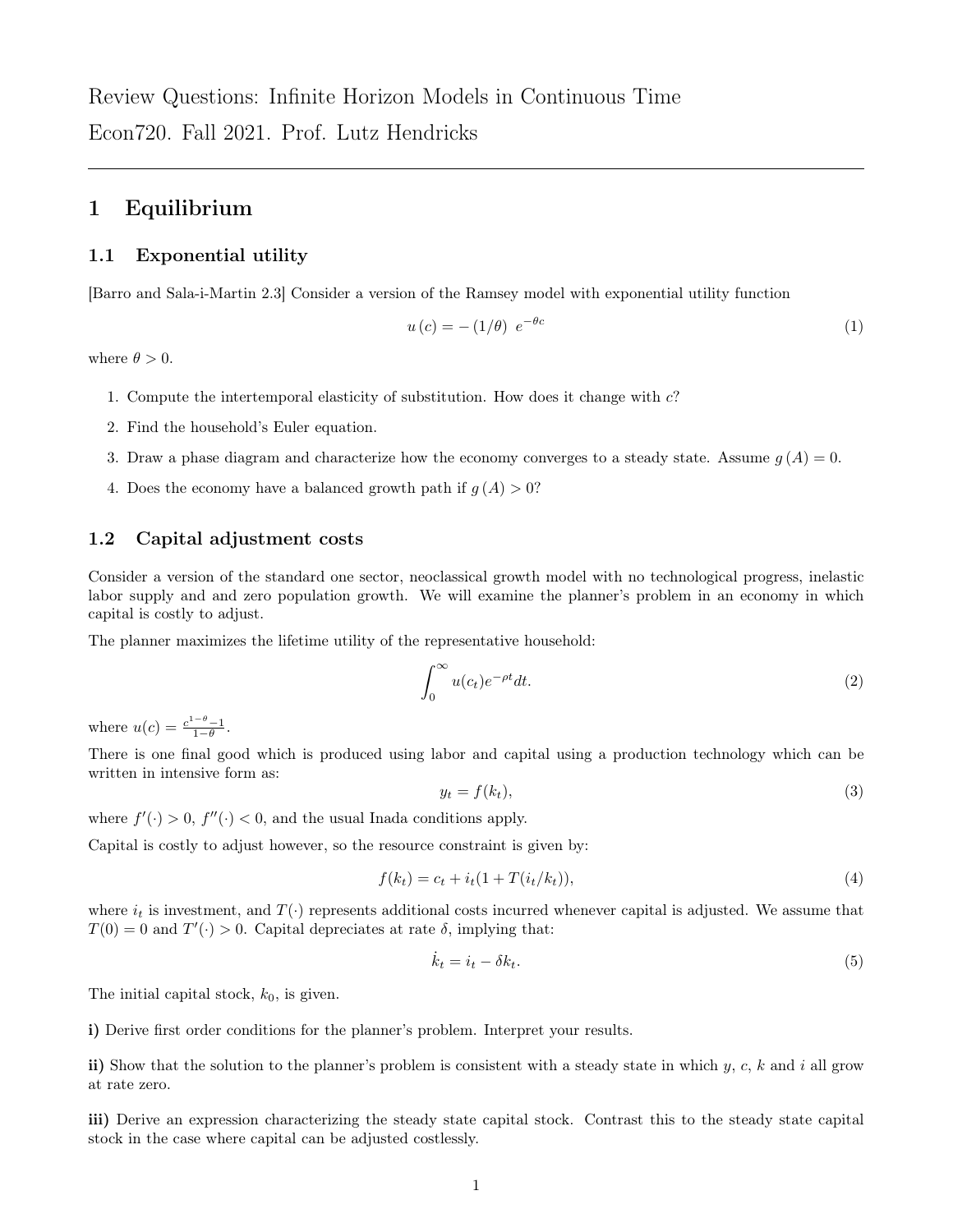#### 1.2.1 Answer: capital adjustment costs

i) Set up the present value Hamiltonian:

$$
H = u(c_t)e^{-\rho t} + \lambda_t[f(k_t) - c_t - i_t(1 + T(i_t/k_t))] + \mu_t(i_t - \delta k_t)
$$
\n(6)

The first order conditions:  $H_c = 0$ ,  $H_i = 0$ ,  $H_k = -\mu$ ,  $H_\mu = \dot{k}$ ,  $H_\lambda = 0$  and the transversality condition  $(\lim_{t\to\infty}k_t\mu_t=0).$ 

$$
H_c = 0: \t u'(c_t)e^{-\rho t} = \lambda_t \t (7)
$$

$$
H_i = 0: \qquad \lambda_t[1 + T(i_t/k_t) + (i_t/k_t)T'(i_t/k_t)] = \mu_t \tag{8}
$$

$$
H_k = -\mu_t: \qquad \lambda_t[f'(k_t) + T'(i_t/k_t) \cdot (i_t/k_t)^2] - \mu_t \delta = \mu_t \tag{9}
$$

Solution:  $c(t)$ ,  $i(t)$ ,  $k(t)$ ,  $\mu(t)$ ,  $\lambda(t)$  that satisfy:

- 3 first-order conditions and TVC,  $k_0$  given.
- Resource constraint.
- Law of motion for  $k$ .

ii) Manipulating 7 in the usual fashion yields:

$$
\theta c_t/c_t = \dot{\lambda}_t/\lambda_t + \rho \tag{10}
$$

Manipulating 8 and 9 gives:

$$
\dot{\mu}_t/\mu_t = \hat{r}(k_t, i_t/k_t) - \delta \tag{11}
$$

and

$$
\dot{\lambda}_t / \lambda_t = \dot{\mu}_t / \mu_t - A(i_t / k_t) [\dot{i}_t / i_t - \dot{k}_t / k_t]
$$
\n(12)

where

$$
\hat{r}(i_t/k_t) = \frac{f'(k_t) + T'(i_t/k_t) \cdot (i_t/k_t)^2}{1 + T(i_t/k_t) + (i_t/k_t) \cdot T'(i_t/k_t)}
$$

$$
A(i_t/k_t) = \frac{2T'(i_t/k_t) + (i_t/k_t) \cdot T''(i_t/k_t)}{1 + T(i_t/k_t) + (i_t/k_t)T'(i_t/k_t)}
$$

We can then combine these equations to eliminate the multipliers  $\lambda$  and  $\mu$  and write our system in terms of k, c, i and their growth rates:

$$
\theta \dot{c}_t / c_t = \hat{r}(k_t, i_t / k_t) - \delta - A(i_t / k_t) [(\dot{i}_t) / i_t - \dot{k}_t / k_t]
$$
\n(13)

$$
\dot{k}_t/k_t = \dot{i}_t/k_t - \delta \tag{14}
$$

$$
f'(k_t)\dot{k}_t/k_t = (c_t/k_t)\dot{c}_t/c_t - [(i_t/k_t)(1 + T(i_t/k_t) + (i_t/k_t)T'(i_t/k_t)](\dot{i}_t)/i_t
$$
\n(15)

Are these equations consistent with a zero growth steady state (where  $\gamma_c = \gamma_i = \gamma_k = 0$ )? Yes: From 14,  $i_t/k_t = \delta$ . Plugging this into 13 gives:

$$
\theta \dot{c}_t/c_t = \hat{r}(k, \delta) - \delta = 0,\tag{16}
$$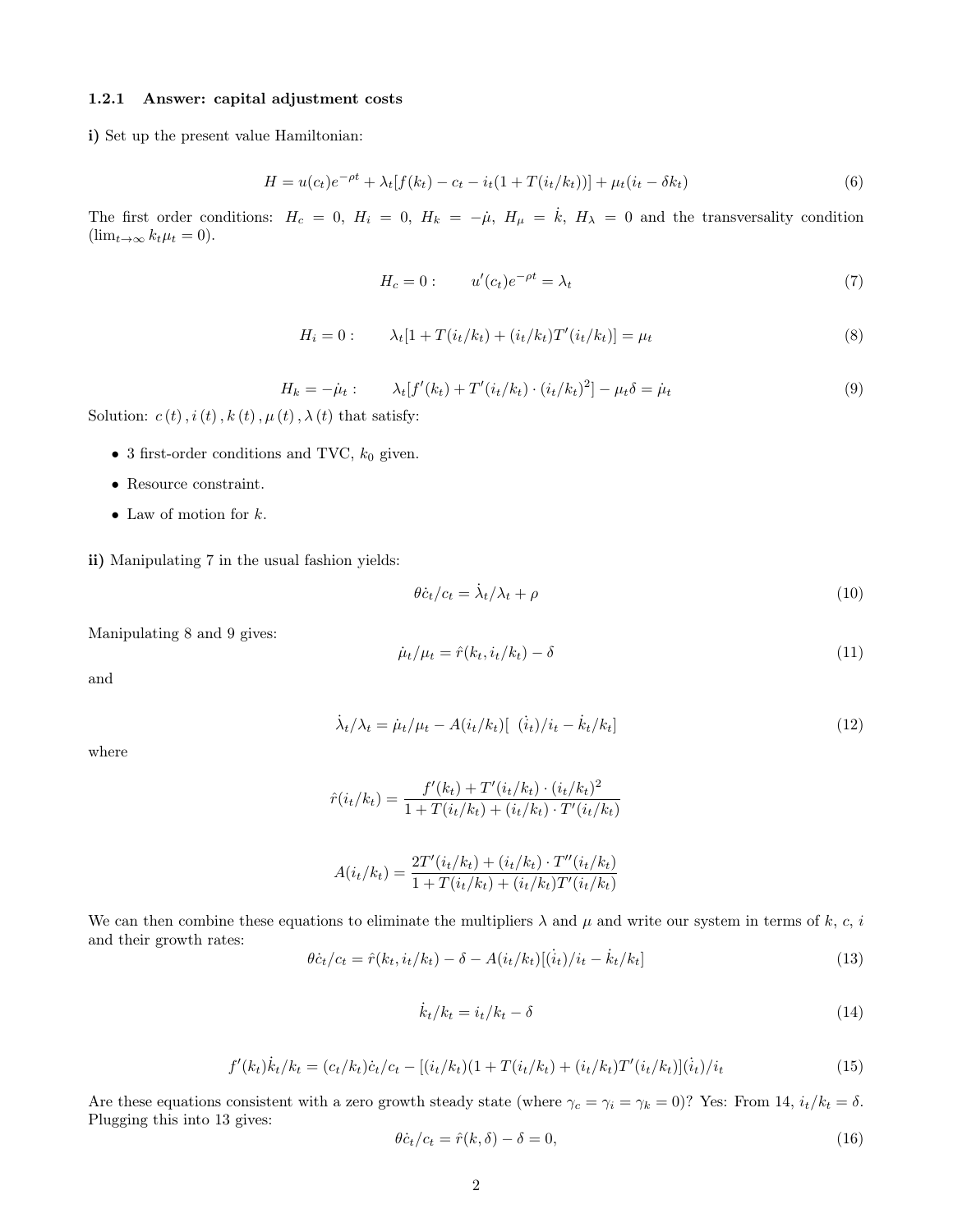which implies a steady state value of k. Finally, 15 is also satisfied. The resource constraint gives the steady state value for  $c$ , once steady state values for  $k$  and  $i$  are calculated.

iii)  $\hat{r}(k, \delta) - \delta = 0$  implies a steady state value for k. Substituting back in for  $\hat{r}(\cdot)$  and manipulating gives:

$$
f'(k^*) = \delta[1 + T(\delta) + \delta(1 - \delta)T'(\delta)] \tag{17}
$$

Note that  $k^*$  in this case is smaller than the steady state capital stock in the case where there is no adjustment cost for capital. This can be seen from the facts that the restrictions on  $T(\cdot)$  imply that  $T(\delta) + \delta(1-\delta)T'(\delta)$  is positive,  $f'' < 0$ , and steady state capital is given by:  $f'(k^*) = \delta$ .

Essentially, the adjustment costs make it more costly to purchase new capital, implying that less will be accumulated. This is true even in the steady state, where the capital stock is held constant, because new capital is constantly being accumulated to replace previously depreciated capital.

# 2 Government Capital and Congestion

A representative household has preferences  $\int_0^\infty e^{-\rho t} u(c_t) dt$ . The budget constraint is

$$
\dot{k}_t = (1 - \tau_t) f(k_t, G_t / K_t) - c_t
$$

where k is the household's own capital stock, K is the aggregate capital stock, G is government spending, and  $\tau$  is an income tax rate. Government spending increases productivity:  $f_2 > 0$ . The government adjusts the tax rate to finance an exogenous  $G_t/K_t$  stream.

(a) Define a solution to the household problem.

(b) Define a competitive equilibrium.

(c) Assume that the utility function is  $u(c) = c^{1-\sigma}/(1-\sigma)$  and that the production function is of the form  $f(k, G/K) = k h(G/K)$  with  $h' > 0$  and  $h'' < 0$ . Derive a system of 3 equations that solves for the balanced growth values of  $c/k$ ,  $\tau$ , and the balanced growth rate g.

(d) Now consider the planner's problem, who optimally chooses government spending (and of course capital and consumption). Derive the planner's balanced growth rate and compare it with the competitive one. Is there a tax rate that implements the planner's allocation? What is the intuition for the finding?

### 2.1 Answer: Government Capital and Congestion

(a) The household problem is entirely standard. It is solved by and Euler equation of the form

$$
g(u'(c)) = \rho - (1 - \tau) f_1(k, G/K)
$$

and the budget constraint. In addition there are two boundary conditions:  $k_0$  given and  $\lim e^{-\rho t} u'(c_t) k_t = 0$ .

(b) A competitive equilibrium is a set of functions  $(c_t, k_t, K_t, \tau_t, G_t)$  which solve the 2 household equations,  $K_t = k_t$ , the government budget constraint  $G_t = \tau_t f(K_t, G_t/K_t)$ , and goods market clearing:  $f(K_t, G_t/K_t) = c_t + \dot{K}_t + G_t$ .

(c) The balanced growth path  $(c/K, g, \tau)$  is characterized by

$$
h(G/K) = c/K + g + G/K
$$
  
\n
$$
G/K = \tau h(G/K)
$$
  
\n
$$
g = \frac{(1 - \tau) h(G/K) - \rho}{\sigma}
$$

The closed form solution for the growth rate is

$$
g^{CE} = \frac{h(G/K) - G/K - \rho}{\sigma}
$$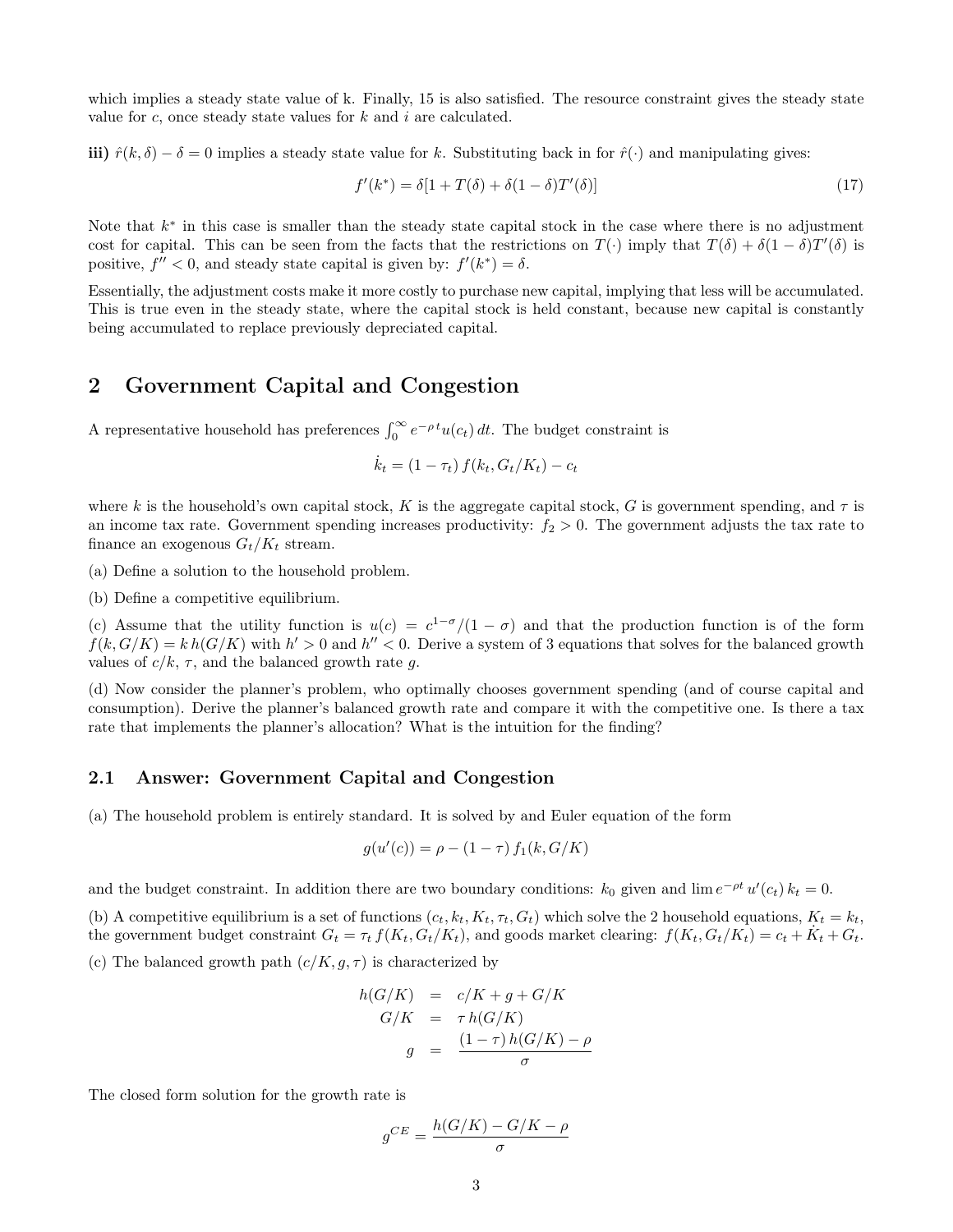(d) The planner's Hamiltonian is

$$
H = u(c) + \lambda \left[ K h(G/K) - c - G \right]
$$

First-order conditions are

$$
u'(c) = \lambda
$$
  
\n
$$
h'(G/K) = 1
$$
  
\n
$$
\dot{\lambda} = \rho \lambda - \lambda [h(G/K) - h'(G/K)G/K]
$$
\n(18)

The planner choses the growth rate

$$
g^{PL} = \frac{h(G/K) - G/K - \rho}{\sigma}
$$

where  $G/K$  is set according to (18). Note that the competitive allocation is identical to the one chosen by the planner, if the tax rate is set to match the planner's  $G/K$ . To see this, note that the planner's allocation is characterized by the growth equation and the feasibility constraint, both of which are also part of the equilibrium definition. The intuition is that the income tax internalizes the congestion externality arising from investment.

# 3 Comparative Dynamics

### 3.1 Productivity slowdown

[Romer 2.6] Consider a Ramsey model on its balanced growth path. Suppose there is a permanent fall in  $g(A)$ .

- 1. How is the  $\dot{k} = 0$  locus affected?
- 2. How is the  $\dot{c} = 0$  locus affected?
- 3. What happens to the balanced growth values of  $c$  and  $k$ ?
- 4. What happens to c at the time of the change? Provide intuition.
- 5. Derive an expression for the change in the saving rate  $([y c]/y)$  on the balanced growth path as a function of the change in  $g(A)$ . Can you tell whether it is positive or negative? Provide intuition.

#### 3.1.1 Answer: Productivity slowdown

1. From

$$
c = f(k) - (n + \delta + g) k
$$

we see that the  $\dot{k} = 0$  locus shifts up.

2. From

$$
f'(k) = \rho + \delta + \theta g \tag{19}
$$

we see that  $\dot{c} = 0$  shifts right.

**3. Balanced growth:** Draw the phase diagram to see that  $k$  and  $c$  both rise. The effect is actually (almost) the same as that of a drop in  $\delta$  or n.

4. From the law of motion

$$
g\left(c\right) = \frac{f'\left(k\right) - \delta - \rho}{\theta} - g
$$

we find that  $g(c)$  rises by as much as the drop in g. The level change is hard to find from the equations. My intuition is that c initially falls. This is in part an income effect (lower future output) and in part a substitution effect (the household postpones consumption more).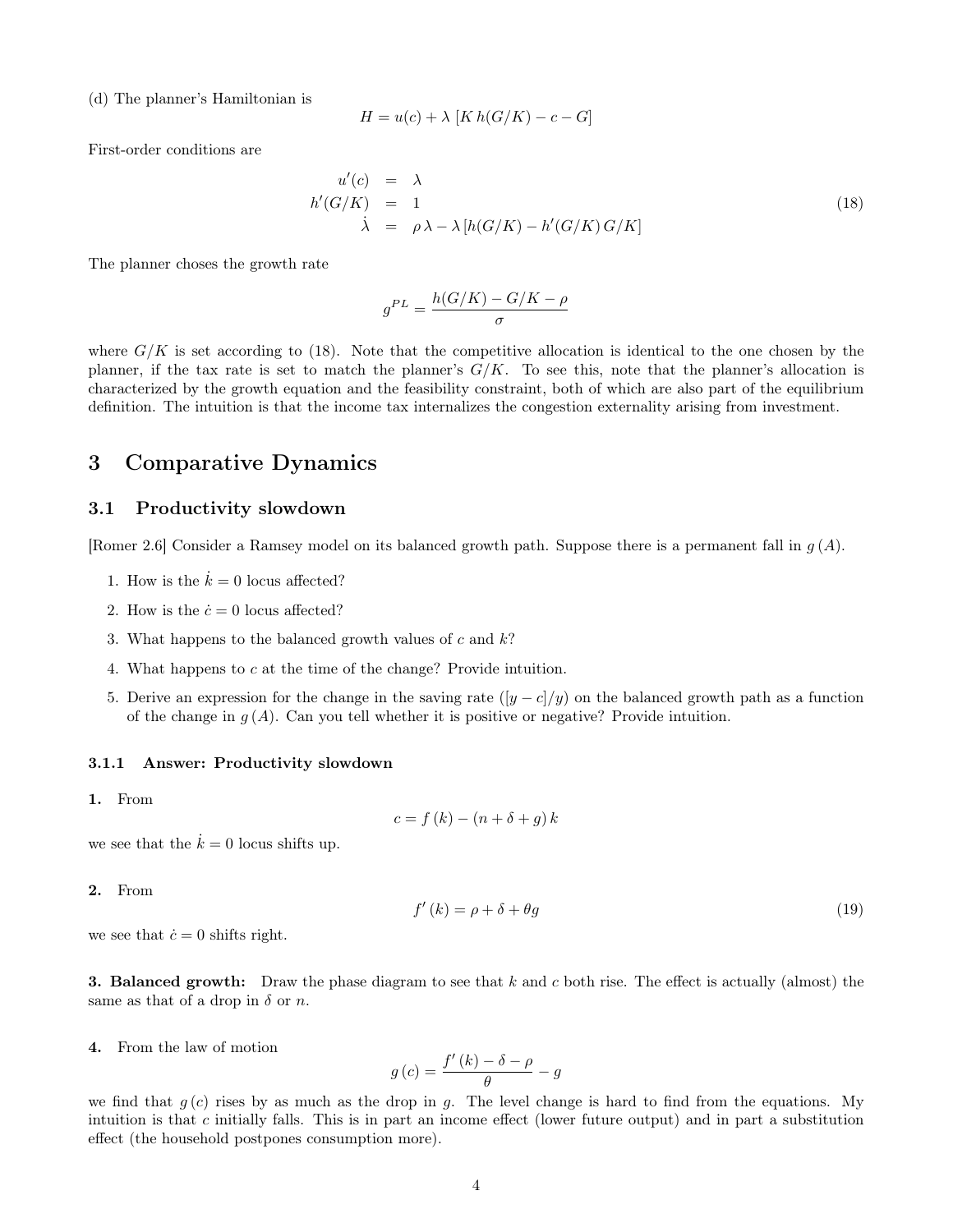5. The steady state saving rate is

$$
s = \frac{y - c}{y} = (n + \delta + g)\frac{k}{y}
$$
\n<sup>(20)</sup>

From (19) we see that

$$
g \downarrow \Rightarrow k \uparrow \Rightarrow k/y \uparrow \Rightarrow s \uparrow
$$

At the same time the direct effect of lower g on s in  $(20)$  is negative. The result is ambiguous.

Intuition: There is an income effect that lowers consumption. But there is also a substitution or rate of return effect: future investment is less productive, so households have a smaller incentive to save.

## 3.2 Changes in balanced growth

Show how the following shocks affect the balanced growth path:

- 1. A rise in  $\theta$ .
- 2. A fall in A.
- 3. An increase in the depreciation rate  $\delta$ .

### 3.3 Useful government purchases

Assume that households obtain utility from government purchases  $G(t)$ , so that the utility function is given by

$$
U = \int_0^\infty e^{-\rho t} \left[ c(t) + G(t) \right]^{1-\theta} dt / (1-\theta)
$$
\n(21)

If the economy is initially on the balanced growth path, what are the effects of a temporary increase in  $G(t)$ ? Hint: first think about how the household would respond if the interest rate did not change. Then ask how the path of  $k(t)$  is affected.

#### 3.4 Taxes and Dynamics in a Cass-Koopmans Model

Consider a standard Cass-Koopmans model with a lump-sum tax. The households solves

$$
\max \int_0^\infty e^{-\rho \, t} \, u(c_t) \, dt
$$

subject to

$$
\dot{k}_t = r_t k_t + w_t - c_t - \tau_t
$$

and  $k_0$  given. Firms produce output using technology  $F(K, L)$ . Capital depreciates at rate  $\delta$ . The government uses the tax revenue to finance goverment spending:  $G_t = \tau_t$ .

(a) Define a solution to the household problem.

(b) Define a competitive equilibrium.

(c) Draw a phase diagram and show that the economy is saddle-path stable. Assume that government spending is constant and that the utility function is given by  $u(c) = c^{1-\sigma}/(1-\sigma)$ .

(d) Consider a permanent, unannounced increase in G. Show its effects in the phase diagram for  $k_0 = k_{ss}$  and for  $k_0 < k_{ss}$ , where  $k_{ss}$  is the pre-change steady state capital stock. Plot the time path of consumption. Assume that the change in G is not too large; otherwise you get into trouble with the nonnegativity constraint on consumption.

(e) Now consider a temporary, unannounced increase in G. That is,  $G_t = G^* + \Delta G$  for  $0 \le t \le T$ , but  $G_t = G^*$  for  $t > T$ . Show its effects in the phase diagram for  $k_0 = k_{ss}$  and for  $k_0 < k_{ss}$ . Plot the time path of consumption.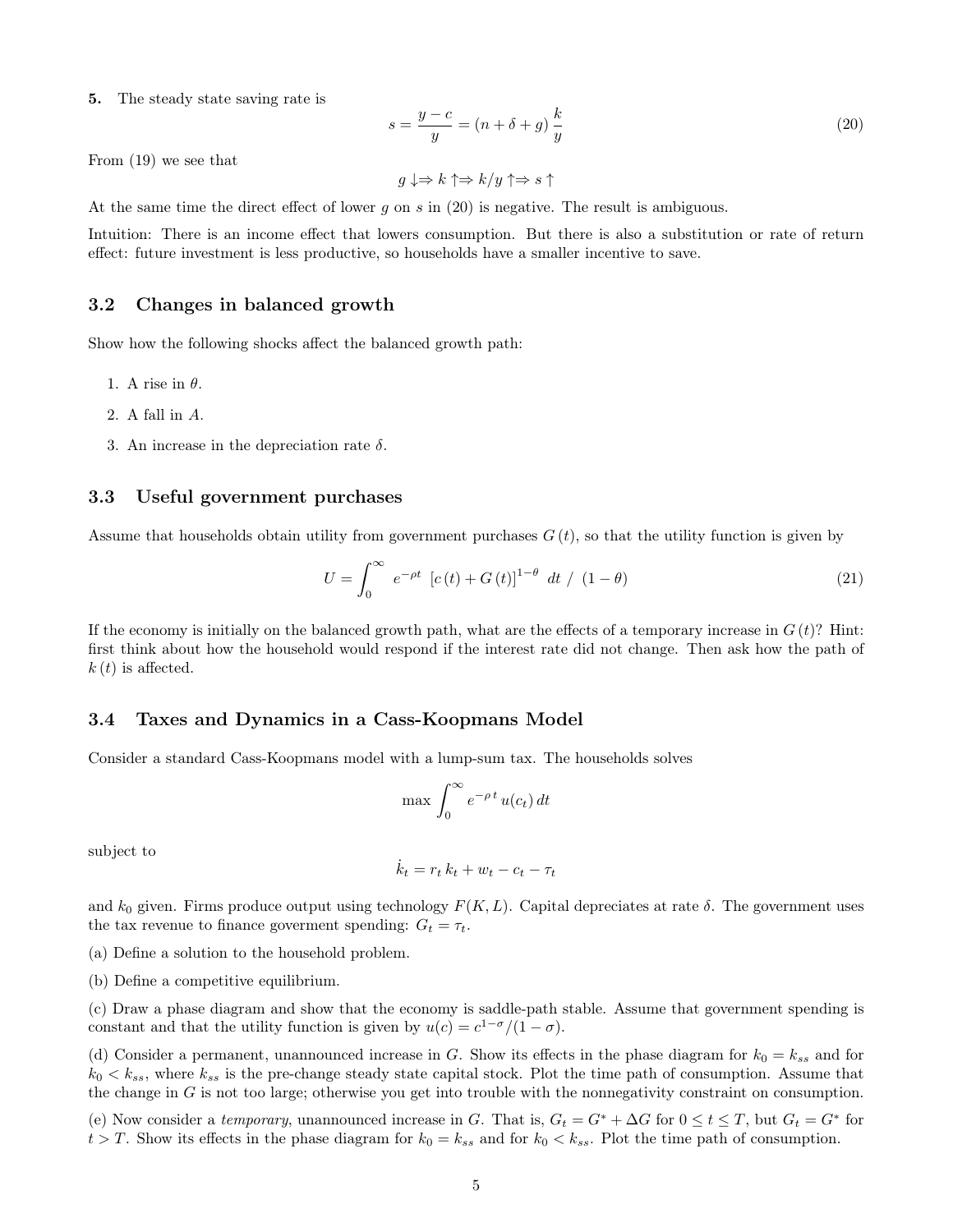

Figure 1: Temporary tax change

#### 3.4.1 Answer: Taxes and Dynamics in a Cass-Koopmans Model

(a) This is standard: The functions  $c(t)$  and  $k(t)$  solve the Euler equation  $g(u') = \rho - r$  and the budget constraint. The TVC is  $\lim_{t \to 0} e^{-\rho t} u'(c_t) k_t = 0.$ 

(b) The firm's FOCs are  $r = f'(k) - \delta$  and  $w = f(k) - f'(k)k$ . A CE consists of functions  $\{c(t), k(t), r(t), w(t), \tau(t)\}$ that solve 2 household equations, 2 firm FOCs, goods market clearing  $(k = f(k) - \delta k - c - G)$ , and the government budget constraint.

(c) Nothing new here. Note that the Euler equation is  $g(c) = (r - \rho)/\sigma$ .

(d) The effect of higher G on the phase diagram is to shift the  $\dot{k} = 0$  locus down by  $\Delta G$ .  $k_{ss}$  remains unchanged because the  $\dot{c} = 0$  locus does not shift.  $c_{ss}$  drops to the new saddle path. See Figure 1.

If  $k_0 = k_{ss}$ , then consumption jumps to the new steady state level. The economy is immediately in the new steady state.

If  $k_0 < k_{ss}$ , then consumption jumps to the new saddle-path and then grows along it.

(e) The first important point to note is that from  $t = T$  onwards the economy looks exactly as if no change had ever occurred. That is, c and k must be on the saddle path through B in the figure below. Of course, we don't know at which level of  $k$ . The issue is therefore what happens before date  $T$ . The second important point is that  $c$ cannot jump, except at  $t = 0$ .

What happens at date 0? The  $\dot{k} = 0$  locus shifts down. Consumption must drop; otherwise the TVC would be violated. To see this, draw the new phase diagram. If c did not drop initially, then  $k$  would start falling, causing  $g(c)$  to rise. The economy would move north-west in the phase diagram. It could never reach the (unchanged) saddle-path at date T.

First, consider the case  $k_0 = k_{ss}$ . One candidate path that doesn't violate any optimality conditions has  $c_0$  dropping by less than  $\Delta G$ . Then k initially falls. The higher  $f'(k)$  makes c grow. At date T, c will hit the saddle path. This is the only path that does not violate boundary conditions. If c were to drop by  $\Delta G$ , then k would remain constant until T. But then c would have to jump at T to get to the saddle path. If c were to drop by more than  $\Delta G$ , then the economy would drift into the lower right quadrant.

Next, consider the case where  $k_0 < k_{ss}$ . As in the case where the economy starts in the steady state,  $c_0$  drops. It cannot drop below the new saddle-path because then it would not reach the old saddle-path at T. Being above the new saddle-path, the economy must move north-west and reach the old saddle-path at T.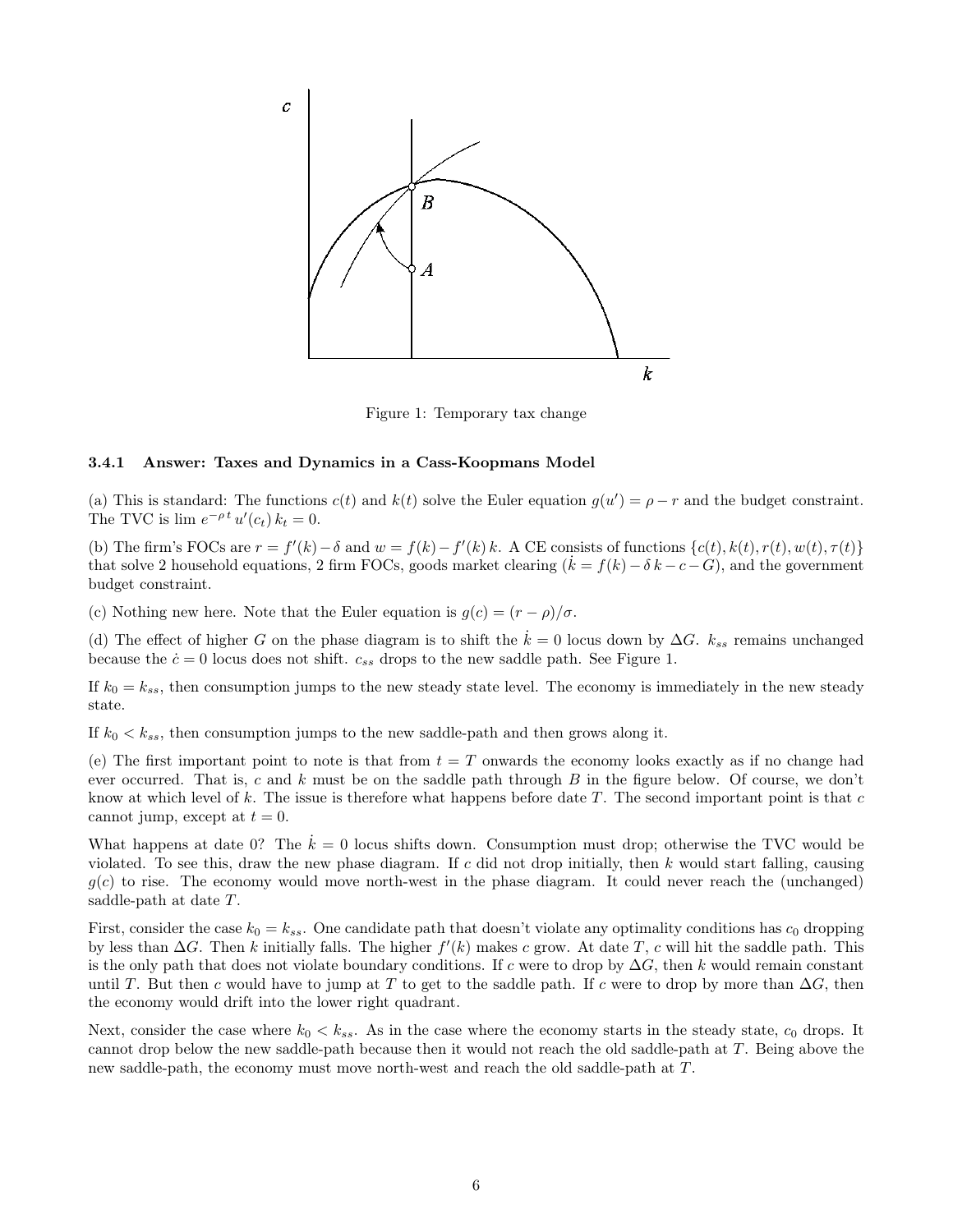## 3.5 Dynamics of the Baby Boom

Consider a standard Cass-Koopmans model with population growth. Household preferences are

$$
\max \int_0^\infty e^{-(\rho - n)t} u(c_t) dt
$$

where *n* is the population growth rate, *c* is per capita consumption, and  $\rho \in (n, 1)$  is a discount factor. Assume that the utility function is given by  $u(c) = c^{1-\sigma}/(1-\sigma)$ . The resource constraints are given by

$$
\begin{array}{rcl}\n\dot{k} & = & x - (n + \delta) k \\
f(k) & = & c + x\n\end{array}
$$

(a) Define a solution to the planner's problem.

(b) Derive two equations characterizing the steady state levels of  $k$  and  $c$ .

(c) Draw a phase diagram and show that the economy is saddle-path stable.

(d) Consider a permanent, unannounced increase in population growth n. Show its effects in the phase diagram for  $k_0 = k_{ss}$  and for  $k_0 < k_{ss}$ , where  $k_{ss}$  is the pre-change steady state capital stock. Plot the time path of consumption. Assume that the change in  $n$  is not too large; otherwise you get into trouble with the nonnegativity constraint on consumption.

(e) Now consider a temporary, unannounced increase in n. That is,  $n_t = n + \Delta n$  for  $0 \le t \le T$ , but  $n_t = n$  for  $t > T$ . Show its effects in the phase diagram for  $k_0 = k_{ss}$  and for  $k_0 < k_{ss}$ . Plot the time path of consumption. Here are a couple of hints: (1) Where will the equilibrium point be a  $t = T$ ? (2) At what dates is it possible for consumption to jump? (3) How then does the economy get to the place where it should be at  $t = T$ ?

(f) Consider an anticipated, permanent increase in  $n$ . That is, agents learn at date 0 that  $n$  will increase at date T. Show its effect in the phase diagram for  $k_0 = k_{ss}$ . Very briefly explain the intuition why the paths of c and k are optimal.

#### 3.5.1 Answer: Dynamics of the Baby Boom

(a) This is standard: The functions  $c(t)$  and  $k(t)$  solve the Euler equation

$$
g(c) = \frac{f'(k) - \rho - \delta}{\sigma(c)}
$$
  

$$
\dot{k} = f(k) - (n + \delta) k - c
$$

The TVC is  $\lim_{h \to 0} e^{-(\rho - h)t} u'(c_t) k_t = 0.$ 

(b) Steady state:

$$
f'(k_{ss}) = \rho + \delta
$$
  

$$
c_{ss} = f(k_{ss}) - (n + \delta) k_{ss}
$$

(c) The phase diagram is perfectly standard. We did this in class.

(d) Permanent baby boom: A higher n shifts the  $\dot{k} = 0$  locus down, but leaves the  $\dot{c} = 0$  locus unchanged. If  $k_0 = k_{ss}$ , the economy jumps to the new steady state. If  $k_0 < k_{ss}$ , consumption drops to the new saddle path and then moves along it.

(e) The first important point to note is that from  $t = T$  onwards the economy looks exactly as if no change had ever occurred. That is, c and k must be on the saddle path through B in the figure below. Of course, we don't know at which level of k. The issue is therefore what happens before date  $T$ .

The second important point is that c cannot jump, except at  $t = 0$ .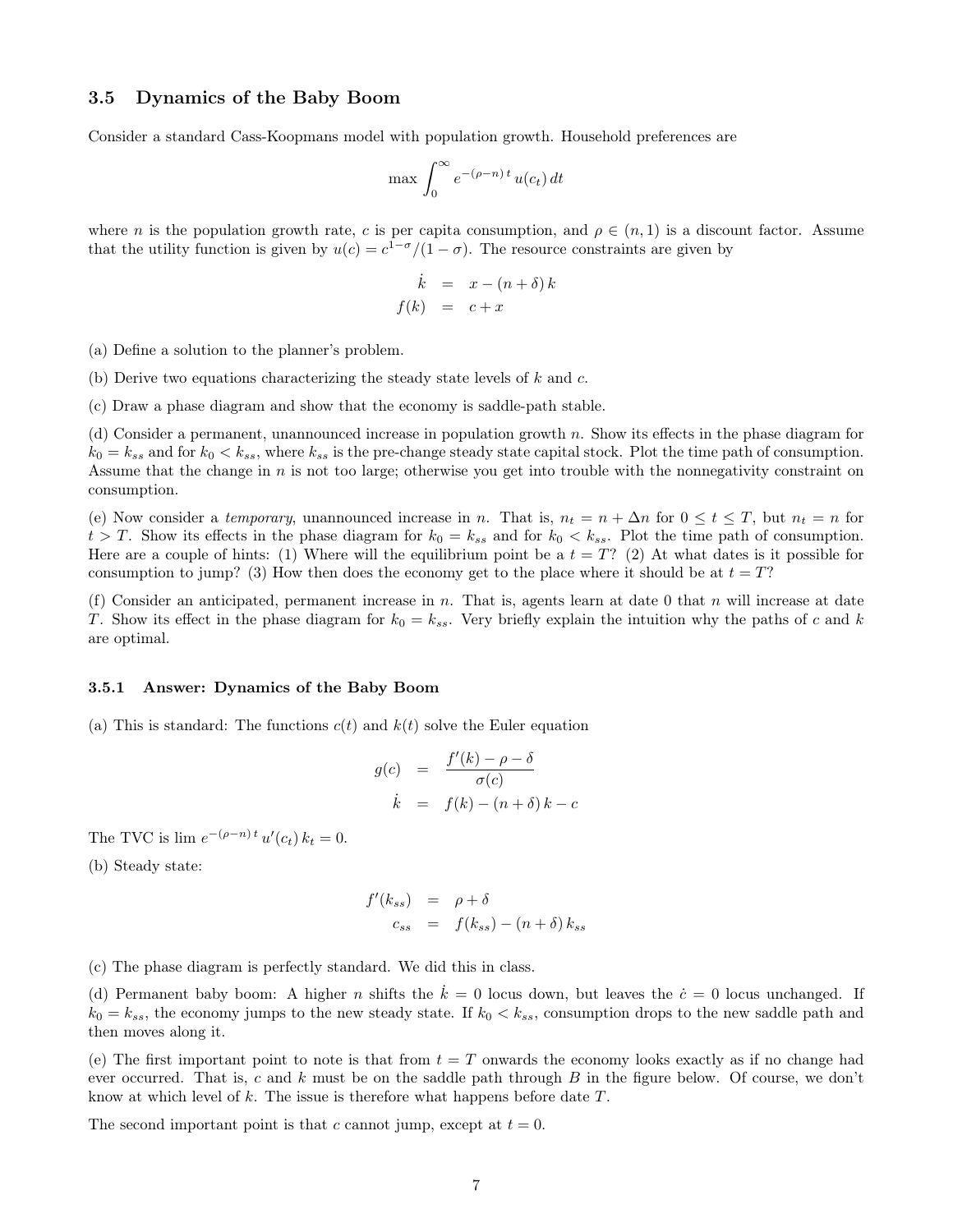

Figure 2: Announced baby boom

The third important point is that, prior to T, the economy is governed by the "arrows" that belong to the phase diagram with the lower steady state (not  $B$ ), but the economy does not follow the saddle path because the boundary conditions do not require this.

What happens at date 0? First, consider the case  $k_0 = k_{ss}$ . The  $\dot{k} = 0$  locus shifts down. We need to find a consumption point  $c_0$  such that the economy hits the saddle path for  $n_t = n$  exactly at date T. The only point with this property is a point like A. If  $c_0$  were above B, then the economy would move away from the saddle path to the north-west. If  $c_0$  were below the steady state for the dynamical system that governs behavior until date  $T$ , then the economy would move away from the saddle path towards the south-east. In either case, the economy could not connect with the saddle path at T.

Intuition: c drops because more k needs to be provided for the new agents. k falls because it is not worthwhile to build a lot of k given that the higher n is temporary. c rises because the interest rate is high.

Next consider the case  $k_0 < k_{ss}$ . Now a similar argument establishes that the economy must jump down to a point north of the temporary saddle path. It then moves north-west to connect with the final saddle path at T.

(f) The phase diagram is the same as before. Until T the economy is governed by the old phase diagram. At T it must connect with the new saddle. Therefore, c drops at date 0, then fall over time. k rises above the steady state. At  $T$ , k and c begin to decline along the new saddle. The intuition: agents build up capital, anticipating that more people will be around in the future.

# 4 Heterogeneity

# 4.1 Cass-Koopmans Model with Two Types of Households<sup>1</sup>

Consider a Cass-Koopmans model with two types of households,  $i = 1, 2$ . The population of each type is constant  $(N<sup>i</sup>)$ . Wages differ across types  $(w<sup>i</sup>)$ . Preferences are  $\int_0^\infty e^{-\rho t} u(c_t^i) dt$ , where  $c<sup>i</sup>$  denotes consumption per capita of type i and  $0 < \rho < 1$  is a discount factor. Households hold capital as their only asset.

A single representative firm rents capital and labor from households. The technology is

$$
Y_t = F(K_t, L_t) = K_t^{\theta} \left[ (L_t^1)^{1-\theta} + (L_t^2)^{1-\theta} \right] = \dot{K}_t + \delta K_t + C_t.
$$

Here  $L^i$  denotes labor input of household type i, K denotes aggregate capital input, and C is aggregate consumption.

(a) State the household problem and solve for the FOCs. Define a solution to the household problem for each type.

(b) Solve the firm's problem.

(c) Define a competitive equilibrium.

(d) Show that the economy has a continuum of steady states. Provide a set of conditions that characterize the steady state values of  $c^i$  and  $k^i$ .

<sup>&</sup>lt;sup>1</sup>Based on a problem due to Paul Zak.